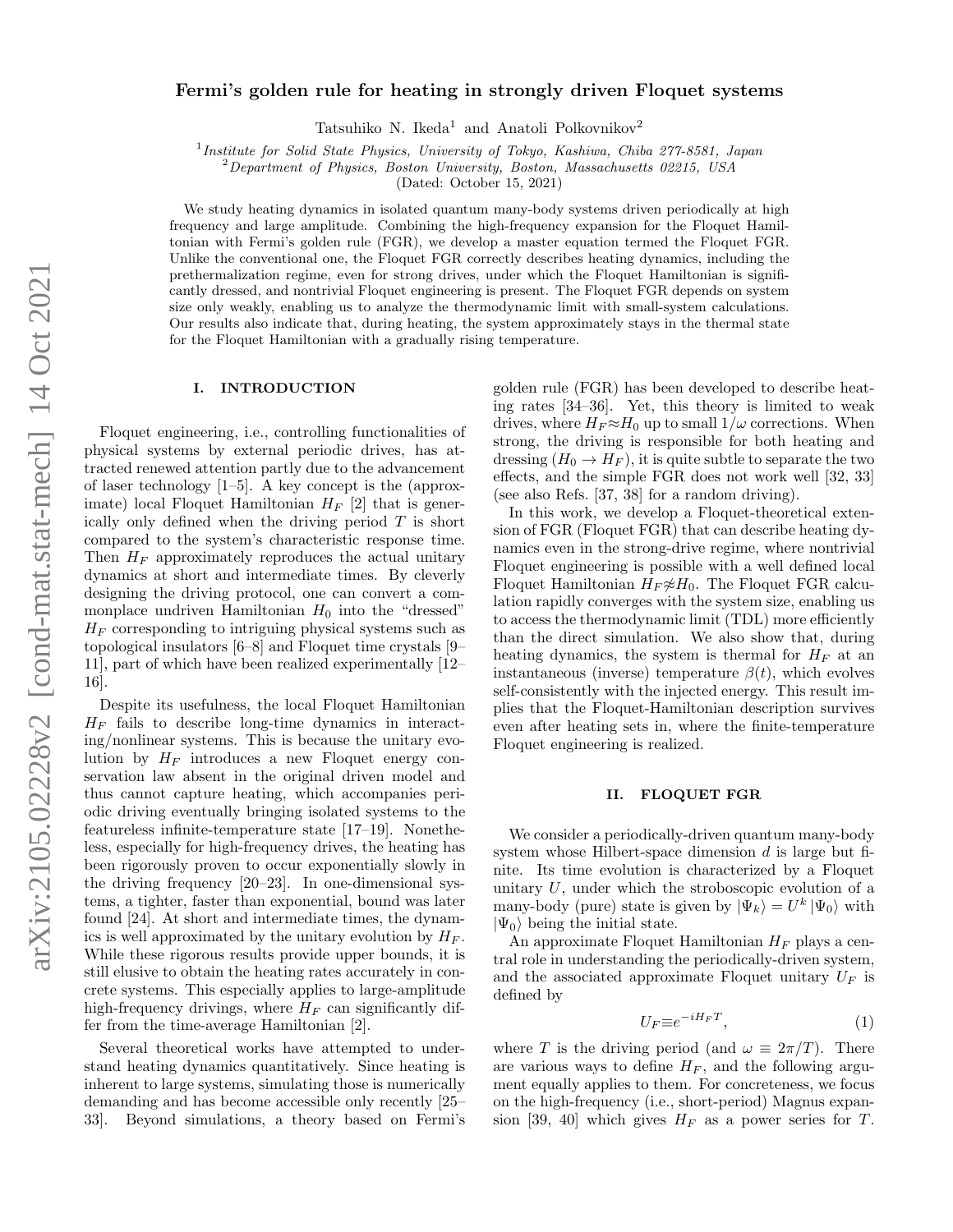For a stepwise drive (see Eqs. (11) and (12) below), this expansion corresponds to the Baker-Campbell-Hausdorff (BCH) formula, giving  $H_F$  by nested commutators between  $H_0$  and the driving term V accompanied by  $T<sup>N</sup>$  $(N = 1, 2, ...)$ . Thus the dressing strength  $H_F - H_0$ roughly increases with  $T||V|| \sim ||V||/\omega$ .

The Magnus expansion is an asymptotic series and is generally not convergent. However, it was rigorously proven [22] and confirmed numerically [41] that the expansion up to an optimal order  $N_* = O(\omega)$  tends to converge to a local  $H_F$  and well approximates the Floquet unitary:  $U_F \approx U$ . If we continued the expansion still higher orders than N∗, the Magnus expansion would tend to diverge or, if converge in finite-size systems, approach a highly nonlocal Hamiltonian. Throughout this work, we only consider low-order expansions, in which  $H_F$  is local and  $U_F \approx U$ . To the authors' knowledge, finding the optimal order  $N_*$  is still an open question although reasonable estimates are given in inequality analyses [22, 23]. Since  $U_F \neq U$ , the difference between the exact evolution  $|\Psi_k\rangle$  and approximate one  $|\Psi^{\text{app}}_k\rangle$   $=$   $U^k_F\,|\Psi_0\rangle$  grows with k. This difference underlies the origin of Floquet heating. While previous works gave upper bounds on the heating rates [20, 22, 24], they usually do not allow for quantitative estimates of these rates, which is the main subject of this paper.

Our idea of describing the heating dynamics is to focus on transitions between the eigenstates of  $H_F$ . As  $U \approx$  $U_F$  and  $[U_F, H_F] = 0$ , these states are approximately stationary under the actual evolution  $U$ , while residual transitions between them are caused by

$$
\delta U \equiv U_F^{\dagger} U \neq I,\tag{2}
$$

where I denotes the identity operator. If  $U_F = U$  held,  $\delta U = I$  and no transitions could occur. Let us comment that there is an ambiguity in defining  $\delta U$ . Other possible choices are  $\delta U = U U_F^{\dagger}$  or  $\delta U = U_F^{\frac{1}{2} \dagger} U U_F^{\frac{1}{2} \dagger}$  $\overline{F}^{\frac{1}{2}}$ . We will find that these choices give the same physical result (see Eq.  $(4)$  below) and that the choice  $(2)$  is most natural (see Appendix A for details). We assume that  $H_F$ describes well the system dynamics within one period implying that  $\delta U$  is close to identity for local bounded Hamiltonians [22]).

More precisely, we assume that at each moment of time the system is well described by a local Floquet diagonal ensemble:  $\rho(t) = \sum_{n} P_n(t) |n\rangle \langle n|$ , where  $|n\rangle$  are the eigenstates of the Floquet Hamiltonian:  $H_F |n\rangle = E_n |n\rangle$  $(n = 1, 2, \dots, d)$ , and correspondingly  $U_F |n\rangle = e^{-i\theta_n} |n\rangle$  $(\theta_n \equiv E_n T)$ . The weights  $P_n(t)$  are determined by the master equation:

$$
\frac{dP_n(t)}{dt} = \sum_m \left[ w_{m \to n} P_m(t) - w_{n \to m} P_n(t) \right],\qquad(3)
$$

where  $w_{m\to n}$  are the transition rates from  $|m\rangle$  to  $|n\rangle$ given by (see below for its derivation):

$$
w_{m \to n} = \omega \sum_{l \in \mathbb{Z}} \delta(\theta_n - \theta_m - 2\pi l) |\langle n|\delta U|m\rangle|^2 \quad (4)
$$

for  $m \neq n$ . Clearly, we can freely assign the diagonal elements  $w_{n\to n}$  without changing the master equation (3). Note that in isolated systems generally the only attractor of the master equation is an infinite temperature state [42], i.e.  $P_n = \text{const.}$  We term this formalism as the Floquet FGR since it inherits the spirit of original FGR: The transition rate  $w_{m\to n}$  is time-independent and determined by the perturbation matrix elements  $\langle n|\delta U|m\rangle$ .

The Floquet FGR is a natural extension of the standard (bare) FGR [34] for Hamiltonians of type  $H(t) =$  $H_0 + V(t)$ . In the standard FGR, we consider the energy eigenstates of the undriven Hamiltonian  $(H_0 | n)$ <sup>0</sup>  $E_n^{(0)} \left| n \right\rangle_0$  and the transitions between them when the driving amplitude  $||V(t)||$  is small. The two FGRs coincide when the driving amplitude is small and  $H_F \approx H_0$ (see Appendix B for a proof).

Before closing this section, let us formally derive Eq. (4). The central idea of the derivation is an assumption that  $\delta U = U_F^{\dagger} U$  is a unitary operator, which is close to the identity  $I$ . We can then write  $U$  as

$$
U = U_F U_F^{\dagger} U = U_F \delta U \approx U_F (I + i\delta K), \tag{5}
$$

where  $\delta K$  is some "small" Hermitian operator. If e.g.  $U_F$  is obtained using the high frequency expansion then  $\delta K$  is suppressed correspondingly to the order of the expansion power of the driving frequency. Note that have  $\langle n|\delta U|m\rangle \approx i \langle n|\delta K|m\rangle$  for  $m \neq n$ . We consider the transition probability  $p_{m\to n}$  from  $|m\rangle$  to  $|n\rangle$   $(m \neq n)$  during  $N \gg 1$ ) Floquet cycles. In the leading-order approximation in  $\delta K$  it is given by

$$
p_{m \to n} \equiv \left| \langle n | U^N | m \rangle \right|^2 \approx \left| \sum_{k=1}^N \langle n | U_F^k \delta K U_F^{N-k} | m \rangle \right|^2
$$

$$
\approx \left| \sum_{k=1}^N e^{i(\theta_n - \theta_m)k} \right|^2 |\langle n | \delta U | m \rangle|^2. \quad (6)
$$

Now, we note  $\sum_{k=1}^{N} e^{i(\theta_n - \theta_m)k} \approx 2\pi \sum_{l=-\infty}^{\infty} \delta(\theta_n - \theta_m 2\pi l$ , which leads to

$$
\left| \sum_{k=1}^{N} e^{i(\theta_n - \theta_m)k} \right|^2 \approx 2\pi N \sum_{l \in \mathbb{Z}} \delta(\theta_n - \theta_m - 2\pi l), \qquad (7)
$$

where the factor of  $N$  comes from the observation that for  $\theta_n - \theta_m = 2\pi \ell$  we have  $\sum_{k=1}^N e^{i(\theta_n - \theta_m)k} = \sum_{k=1}^N 1 =$ N. Combining Eqs.  $(6)$  and $(7)$  and defining the transition probability per unit time  $w_{m\to n} = p_{m\to n}/(NT)$  =  $p_{m\to n}\omega/(2\pi N)$  we derive Eq. (4).

## III. SELF-CONSISTENT EVOLUTION OF TEMPERATURE

The master equation (3) together with the expression for the transition rates (4) is sufficient for computing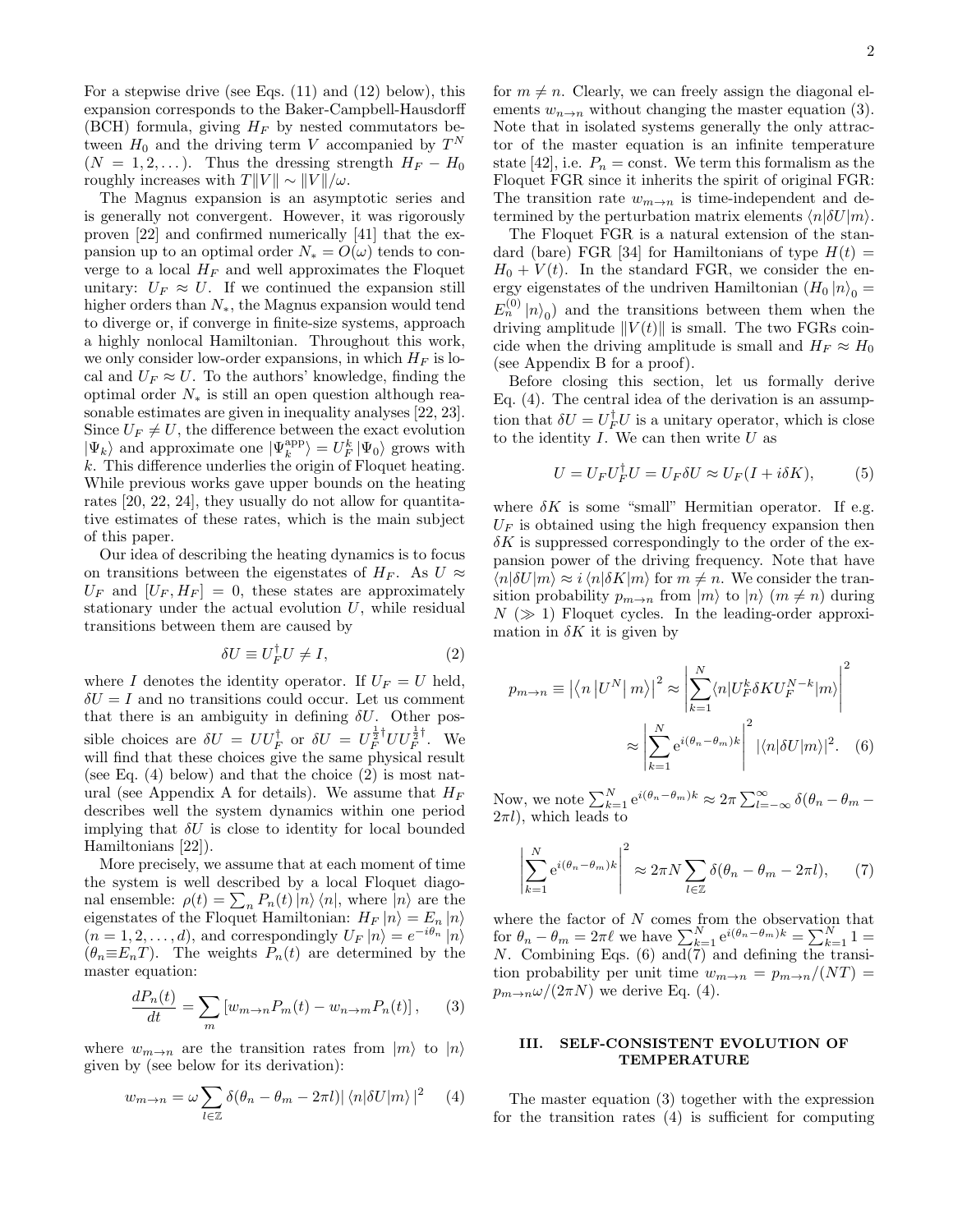heating of Floquet systems. To advance further, we will assume, from now on, that  $H_F$  is quantum ergodic and the eigenstate thermalization hypothesis [43–45] holds. In such a case, aside from initial transients, we can regard  $|\Psi_k\rangle$  as thermal at an appropriate (inverse) temperature  $\beta$  [42, 46–48]. Thus, at each time t, it is reasonable to set the canonical distribution

$$
\rho_{\beta(t)}^F = \sum_n P_n^{\beta(t)} |n\rangle \langle n| \,, \quad P_n^{\beta(t)} \equiv e^{-\beta(t)E_n} / Z_t \qquad (8)
$$

with the time-dependent temperature  $\beta(t)$  and partition function  $Z_t = \sum_n e^{-\beta(t)E_n}$ . Within this ansatz, expectation values of observables O are obtained as  $\langle O \rangle_t =$  $\sum_{n} \langle n|O|n \rangle P_n^{\beta(t)}$ . In driven isolated systems, generally, the correct statistical ensemble is different from the Gibbs ensemble [49], but the emerging differences vanish in the TDL.

We then can obtain a self-consistent evolution equation for  $\beta(t)$  by first computing the Floquet energy  $E_F$  and its variance  $\sigma_F^2$  corresponding to a given temperature  $\beta(t)$ :

$$
E_F = \sum_n E_n P_n^{\beta(t)}, \quad \sigma_F^2 = \sum_n E_n^2 P_n^{\beta(t)} - E_F^2. \tag{9}
$$

Then, using the chain rule together with Eq. (3), we find

$$
\frac{d\beta}{dt} = -\frac{1}{\sigma_F^2} \frac{dE_F}{dt}, \quad \frac{dE_F}{dt} = \sum_{n,m} P_n^{\beta(t)} (E_n - E_m) w_{n \to m},\tag{10}
$$

where we used the fact that for a canonical ensemble:  $\sigma_F^2 = -dE_F/d\beta$  [50].

#### IV. NUMERICAL VERIFICATION

Let us verify how well the Floquet FGR describes actual heating dynamics in concrete models. Following Ref. [26], we consider a periodically-driven spin-chain Hamiltonian  $H(t) = H_0 + g(t)V$  with

$$
H_0 = J \sum_i \sigma_i^z \sigma_{i+1}^z + J' \sum_i \sigma_i^z \sigma_{i+2}^z + h_z \sum_i \sigma_i^z
$$

$$
+ J_x \sum_i \sigma_i^x \sigma_{i+1}^x, \quad V = h_x \sum_i \sigma_i^x, \quad (11)
$$

and  $g(t) = sgn(cos(\omega t))$ , which give the Floquet unitary

$$
U = e^{-i(H_0 + V)T/4}e^{-i(H_0 - V)T/2}e^{-i(H_0 + V)T/4}.
$$
 (12)

Here,  $\sigma_i^{\alpha}$ 's are the Pauli matrices acting on site  $i$  (=  $1, 2, \ldots, L$ , and the periodic boundary conditions are imposed. We set  $J = -1$ ,  $h_z = 0.6$ ,  $J' = -0.4$ , and  $J_x = 0.75$ , ensuring that  $H_0$  is ergodic enough. Taking a thermal pure state [51, 52] at energy density  $\epsilon_0$  as our initial state  $|\Psi_0\rangle$  (see Appendix C for details), we numerically obtain  $|\Psi_k\rangle = U^k |\Psi_0\rangle$  by the Krylov evolution method [53]. Below, we focus on the high-frequency



FIG. 1. Typical heating dynamics for  $\epsilon_k = \langle \Psi_k|H_0|\Psi_k \rangle /L$  under (a) weak ( $\omega = 13$  and  $h_x = 0.37$ ) and (b) strong ( $\omega = 16$ and  $h_x = 3.0$  drives. The horizontal axis denotes the Floquet cycle k. Solid curves are the results obtained by numerically simulating the unitary evolution. Dashed (dotted) curves show that obtained by the Floquet FGR with the 6thorder Magnus expansion at  $L = 14$   $(L = 16)$ , and dash-dotted ones by the bare FGR at  $L = 16$ .

drives  $\omega \geq 10 \gg J, J'$ . In the other regime  $\omega \leq 10$ , the heating occurs very fast, and there is no well-defined Floquet Hamiltonian.

Typical heating dynamics of the energy density  $\epsilon_k \equiv$  $\langle \Psi_k|H_0|\Psi_k\rangle /L$  is shown in Fig. 1 for two parameter sets,  $(\omega, h_x) = (13, 0.37)$  and  $(16, 3.0)$ . In both cases, strong finite-size effects make heating saturate at some energy density, and the infinite-temperature state ( $\epsilon_k = 0$ ) can be reached only at large system sizes. Although the computational complexity limits us to  $L < 24$ , we observe systematic tendencies to the TDL.

For weak driving amplitudes, the Floquet and bare FGRs give similar results, both describing the heating dynamics well, as is evident from Fig. 1(a). The bare FGR's accuracy is also consistent with Ref. [34]. Note that, to avoid the initial transients, we have evolved  $\beta(t)$  from  $t = 20T$ , at which  $\beta$  is chosen to satisfy  $\text{tr}[\rho_{\beta(t)}^F H_0]/L = \epsilon_{k=20}$ , where  $\rho_{\beta(t)}^F$  is given by Eq. (8). For the Floquet FGR, we have used  $H_F$  obtained by the 6th-order Magnus expansion (we will discuss the order dependence below) and approximated the delta function in Eq. (4) by a Gaussian of width  $\delta\theta = T\delta E$  with  $\delta E = 0.03L$ . As Fig. 1(a) shows, the FGRs capture the unitary dynamics in the TDL reasonably well. Remarkably, the FGR shows a rapid size convergence as  $L$  increases giving a clear advantage of FGR in studying the TDL. In the following we will use  $L = 14$  for FGR calculations.

For strong drivings, the Floquet FGR better describes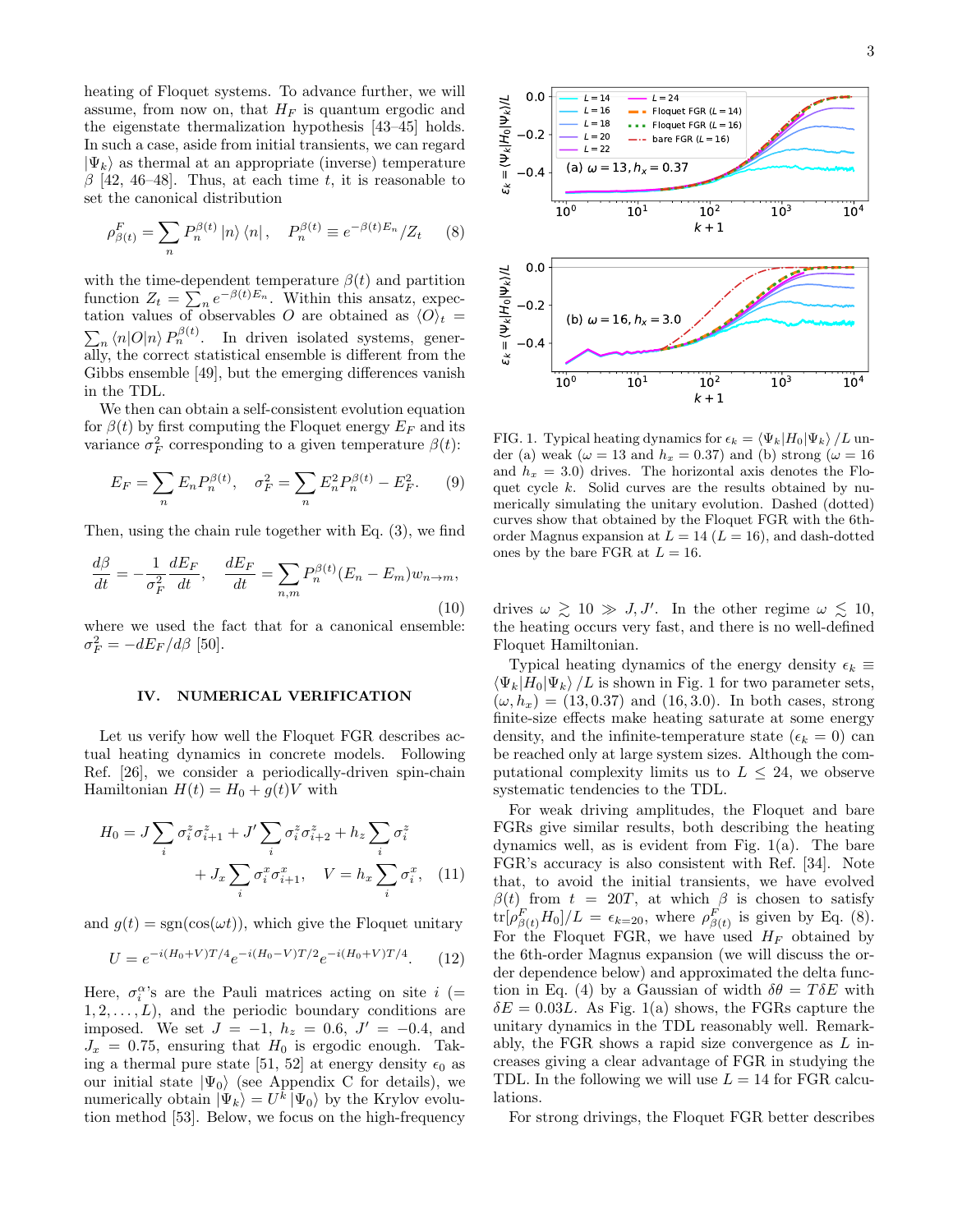

FIG. 2. Heating rates extracted from unitary dynamics at energy density  $\epsilon = -0.48$  by the linear least squares. The solid (dashed) curves show the heating rates obtained by the Floquet (bare) FGR, and the Floquet FGR's order from 0th to 6th in the legend shows that of the Magnus expansion for  $H_F$  (see also text). All the FGR calculations are for  $L = 14$ .

dynamics than the bare one, as shown in Fig. 1(b). This happens because the bare FGR heating rates are proportional to  $h_x^2$ , obviously overestimating them at large  $h_x$ . Meanwhile, in the Floquet FGR, both  $H_F$  and  $\delta U$  depend intricately on  $h_x$  capturing well the actual heating dynamics. The Floquet FGR's accuracy justifies the assumption that, at each instance of time, the system is in approximate equilibrium for the dressed  $H_F$ .

# V. SUPPRESSION OF HEATING AT STRONG DRIVES

To uncover further nontrivial aspects of strong drives, we systematically study how the heating rate depends on the driving amplitude  $h_x$ . With  $\omega = 16$  fixed, we simulate the unitary evolution for various  $h_x$  and extract the heating rates at an energy density  $\epsilon_k = -0.48$  as the slope  $d\epsilon/dt$  obtained by the linear least-squares fit (see Appendix D for detail). This energy density is chosen to minimize finite size effects for unitary evolution simulations, which are especially strong near the saturation energy as seen in Fig. 1 for  $k \geq 10^3$ . The heating rates thus extracted from dynamics and from FGRs are shown in Fig. 2. Interestingly, the rate does not monotonically increase with  $h_x$  but becomes maximum at  $h_x \approx 3$ then decreases for further larger  $h_x$ . This nonmonotonic behavior implies the Floquet prethermalization (see also Appendix D) and is consistent with earlier results in similar models [54, 55].

The nonmonotonic heating rate in Fig. 2 is well captured by the Floquet FGR with  $H_F$  obtained by the Magnus expansion at sufficiently high order. The Floquet-FGR results are obtained by the following three steps. First, we use the Magnus expansion of the Floquet unitary U to compute the Floquet Hamiltonian as a power series of T. Note that for symmetric drives only odd



FIG. 3. (a) Heating rate  $d\epsilon/dt$  calculated by the Floquet FGR with the 6th-order  $H_F$  at temperature  $\beta = 0.1$ . (b) Bures distance  $D_B(\rho_{\rm th}^F, \rho_{\rm th}^0)$  (13) between thermal states for  $H_F$  and  $H_0$  at temperature  $\beta = 0.1$ . In each panel, we have used  $L = 14$ .

terms show up in the expansion [2]. Second, we find the temperature  $\beta$  that reproduces our target energy density  $\epsilon = -0.48 = \text{tr}(\rho_{\beta}^F H_0)/L$ . Note that  $\epsilon$  is the physical energy of the system. And finally, using Eqs. (4) and (10), we compute the temperature increase  $d\beta$  in a small time step dt and the corresponding new energy  $\epsilon'$ . Thus, we obtain the heating rate as  $(\epsilon' - \epsilon)/dt$ .

We remark that the Floquet FGR, even at the 6th order, fails to describe the heating rate for very large amplitudes  $h_x \geq 6$  (see Fig. 2). This is due to the failure of the Magnus expansion for  $H_F$  as it contains terms of the order  $O(T^N h_x^{N+1})$ , which do not decrease with N. Applying the Floquet FGR in this limit would require a different approach for finding the approximate Floquet Hamiltonian, for example, high-frequency expansion in the rotating frame [2, 56, 57], replica resummation of the BCH series [58], or flow equation method [59, 60]. We anticipate that the Floquet FGR will remain accurate if we use one of those methods.

It is instructive to extend the previous analysis to the whole  $(h_x, \omega)$ -plane. The Floquet FGR enables this efficiently due to its weak system-size dependence. It is thus sufficient to use a relatively small system size  $L = 14$  to extract the two-dimensional heat map shown in Fig. 3(a). Here different colors encode different heating rates  $d\epsilon/dt$ calculated using the 6th-order Floquet FGR at a fixed temperature  $\beta = 0.1$ . There is a clear triangular-shaped region in the bottom-right corner of Fig. 3(a), where the Floquet FGR fails. This region precisely corresponds to the region of failure of the Magnus expansion. Also, the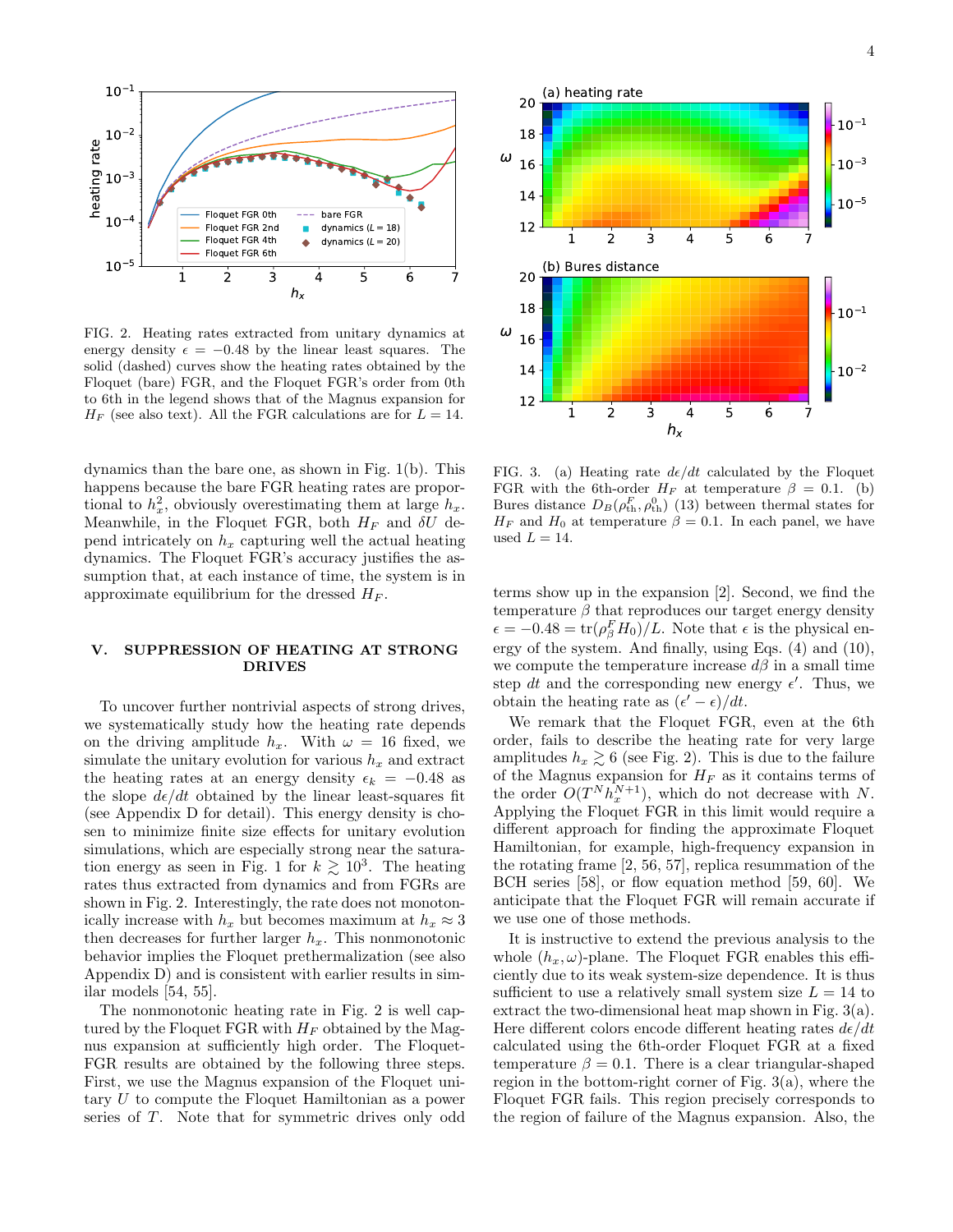plot is cut below  $\omega = 12$  as, at lower frequencies, there is no Floquet prethermal phase, and the Floquet Hamiltonian becomes ill-defined.

Aside from the corner, the heating-rate map in Fig. 3(a) is reliable and provides key information. First, as  $\omega$  increases with  $h_x$  fixed, the heating rate is rapidly suppressed as expected [20, 22, 24]. Second, the rate is a non-monotonic function of  $h_x$  for all shown frequencies. Consequently, the heating rate is suppressed at either the top-left or top-right corner of Fig. 3(a).

From the point of view of Floquet engineering, the right-top corner in Fig.  $3(a)$  is most interesting as there both the heating rate is suppressed and the Floquet Hamiltonian is strongly dressed, i.e., is significantly different from  $H_0$ . To quantify the difference between  $H_F$ and  $H_0$  we introduce the Bures distance between the corresponding thermal distributions [61, 62]:

$$
D_B(\rho, \sigma) = \left[2(1 - \text{tr}\sqrt{\rho^{1/2}\sigma \rho^{1/2}})\right]^{1/2}
$$
 (13)

where  $\rho = \rho_{\beta}^{F}$  and  $\sigma = \rho_{\beta}^{0}$  are the thermal density matrices for  $H_F$  and  $H_0$ , respectively, evaluated at the same temperature  $\beta$ . Large Bures distance means that the Floquet prethermal state is significantly different from the thermal state of the undriven Hamiltonian  $H_0$ . Figure 3(b) shows the Bures distance at  $\beta = 0.1$ , indicating the expected tendency of strong renormalization of  $H_F$ at large driving amplitudes. We remark that Fig. 3(b) has clear linear structures separating different color regions. This reflects that the Magnus expansion is indeed dominated by the powers of the dimensionless ratio  $h_x/\omega$ .

## VI. OTHER MODELS AND POSSIBLE EXPERIMENTS

Spin models analyzed above can be realized, for example, in trapped ions [63, 64], Rydberg atoms [65], nuclear spins [66], nitrogen-vacancy centers [67], superconducting qubits [68], and other systems. In particular, heating in Floquet spin systems was observed in Refs. [66, 69]. Even wider applications of the developed Floquet FGR can be anticipated in materials, where the recent advances of terahertz spectroscopy and pump-probe methods enable us to access time scales, where electron systems are effectively decoupled from phonons and thus can be treated as isolated [70, 71].

While analyzing specific experiments requires its own systematic analysis, which is beyond the scope of this work, we want to illustrate that the methodology developed here can be applied to interacting electrons de-

TABLE I. System size, number of particles, and Hilbert-space dimension for the Fermi-Hubbard model at 1/4-filling.

| L  | $N_{\uparrow}$ $N_{\perp}$ |   | י י     |
|----|----------------------------|---|---------|
| 8  | 2                          | 2 | 784     |
| 10 | 3                          | 2 | 5400    |
| 12 | 3                          | 3 | 48400   |
| 14 | 4                          | 3 | 3312400 |

scribed by a driven Hubbard model:

$$
H_0 = -t_1 \sum_{i=1}^{L-1} \sum_{s=\uparrow,\downarrow} (c_{i,s}^{\dagger} c_{i+1,s} + \text{H.c.})
$$
  

$$
-t_2 \sum_{i=1}^{L-2} \sum_{s=\uparrow,\downarrow} (c_{i,s}^{\dagger} c_{i+2,s} + \text{H.c.}) + U \sum_{i=1}^{L} n_{i,\uparrow} n_{i,\downarrow} + H_{\text{sb}},
$$
  

$$
V = E_0 \sum_{i=1}^{L} \left( i - \frac{L+1}{2} \right) (n_{i,\uparrow} + n_{i,\downarrow}). \tag{14}
$$

The undriven Hamiltonian  $H_0$  is an ergodic Fermi-Hubbard chain of length  $L$  that includes the next-nearestneighbor hopping  $(t_1 = 1, t_2 = 0.5,$  and  $U = 4)$  and small symmetry-breaking term  $H_{sb} = h_b(n_{1,\uparrow} - n_{1,\downarrow}) +$  $\mu_b(n_{L,\uparrow} + n_{L,\downarrow})$  with  $h_b = \mu_b = 10^{-3}$  on the chain boundaries [72]. Our driving term  $g(t)V$  is the alternating electric field along the chain represented by the linear electric potential  $V$  with  $E_0$  being the electric-field strength. Like in the spin model, the total Hamiltonian is  $H(t) = H_0 + g(t)V$ , where  $g(t) = sgn(cos(\Omega t))$ . Following Ref. [72], we consider even L's and the  $1/4$ -filling, for which  $N_{\uparrow} + N_{\downarrow} = L/2$  and  $N_{\uparrow} = N_{\downarrow} (N_{\downarrow} + 1)$  when  $L/4$  is integer (noninteger). Their values and the corresponding Hilbert-space dimensions are shown in Table I. We simulate the unitary evolution by the Krylov evolution method, and the initial state is created by the method in Sec. C. The FGR calculations have also been done similarly with the exact diagonalization of  $H_F$  and the thermal ansatz with the time-dependent temperature  $\beta(t)$ .

Like the spin model, the Floquet FGR works better than the bare one for strong drives in the Fermi-Hubbard model. Figure 4 shows a typical heating dynamics for such a case  $(E_0 = 4$  and  $\omega = 10)$  from an initial energy  $\epsilon = -0.25$ , compared with the bare and 6th-order-Floquet FGRs starting from  $t = 10T$ . This result is qualitatively similar to that in the spin model in Fig. 1, evidencing the general applicability of the Floquet FGR and opening the possibility of experimental verification in Fermi-Hubbard models. Thus, one could use those models simulated in ultracold atoms [73] and possibly in solid-state materials if dissipation is negligible.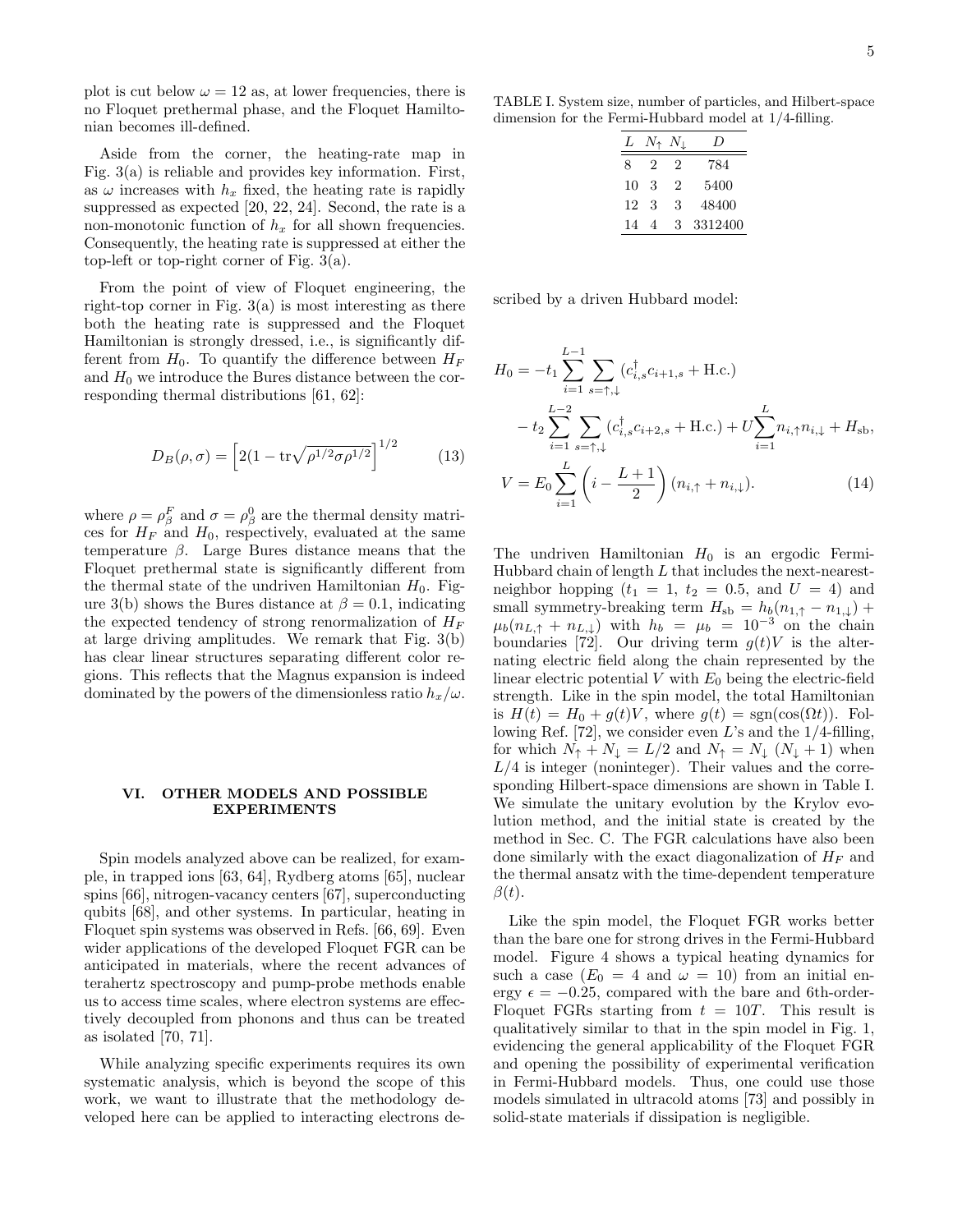

FIG. 4. Typical heating dynamics in the open Fermi-Hubbard chain for a strong drive  $(E_0 = 4$  and  $\omega = 10)$ . Solid curves are the results obtained by numerically simulating the unitary evolution. Dotted (dash-dotted) curves show that obtained by the 6th-order-Floquet (bare) FGR at  $L = 10$ .

#### VII. SUMMARY AND PROSPECT

We formulated the Floquet FGR by combining the high-frequency expansion with the conventional Fermi's golden rule. We verified that it correctly describes heating dynamics of periodically-driven many-body quantum systems even in the strong-drive regime, where the bare FGR fails. The Floquet FGR is practically useful because it captures the TDL already at a small system sizes. High accuracy of the Floquet FGR indicates that, aside from initial transients, the system we analyzed can be characterized as an equilibrium state for the Floquet Hamiltonian  $H_F$  with a slowly changing inverse temperature  $\beta(t)$ .

We leave some important generalizations for future work. First, we have focused on ergodic  $H_F$  having no relevant conserved quantity and utilized the thermal ansatz (8). Yet, this ansatz should be modified appropriately when  $H_F$  has conserved quantities like in, e.g., integrable models [57, 74, 75] and Floquet time crystals (or pi glasses) [27–29]. Second, it is interesting to combine this approach with other sophisticated schemes for finding approximate Floquet Hamiltonians. Finally, we are planning to apply the Floquet FGR approach to open systems to find transient and steady states in drivendissipative systems [76, 77].

Note added.— The terminology, Floquet FGR, is also used for slightly different concepts in kinetics [78–81].

### ACKNOWLEDGEMENTS

Numerical exact diagonalization in this work has been performed with the help of the QuSpin package [82, 83]. The computation in this work has been done using the facilities of the Supercomputer Center, the Institute for Solid State Physics, the University of Tokyo. T. N. I. was supported by JSPS KAKENHI Grant No. JP21K13852. A. P. was supported by NSF under Grant No. DMR-1813499 and DMR-2103658 and by the AFOSR under Grant No. FA9550-16-1-0334 and FA9550-21-1-0342.

## Appendix A: Symmetry of transition rates

We show that  $w_{m\to n}$  is approximately symmetric:  $w_{m\to n} \approx w_{n\to m}$ . For this, let us use the  $w_{m\to n}$ 's expression by  $\delta U$  in Eq. (4). As  $U_F^{\dagger} U$  is a unitary matrix, there exists a Hermitian matrix  $\delta K$  such that  $U_F^{\dagger} U = e^{i \delta K}$ . Suppose that  $H_F$  is a good Floquet Hamiltonian and  $U_F \approx U$ , meaning that  $\langle n|\delta U|m\rangle \approx i \langle n|\delta K|m\rangle$  for  $m \neq n$ and hence

$$
w_{m \to n} \approx \omega \sum_{l \in \mathbb{Z}} \delta(\theta_n - \theta_m - 2\pi l) |\langle n|\delta K|m\rangle|^2.
$$
 (A1)

Here we note that  $|\langle n|\delta K|m\rangle|$  is symmetric under interchange of  $m$  and  $n$  as  $\delta K$  is Hermitian and that  $\sum_{l\in\mathbb{Z}}\delta(\theta_n-\theta_m-2\pi l)$  is also symmetric as  $\delta(x)$  is an even function. Therefore, the approximate  $w_{m\to n}$  in Eq. (A1) is symmetric  $w_{m\to n} = w_{n\to m}$ .

We remark that, when  $\langle n|U|m\rangle$  is a symmetric matrix,  $w_{m\to n} = w_{n\to m}$  holds exactly. To show this, we use  $\langle n|\delta U|m\rangle = \langle n|U_F^{\dagger}U|m\rangle = e^{i\theta_n} \langle n|U|m\rangle$ , having

$$
w_{m \to n} = \omega \sum_{l \in \mathbb{Z}} \delta(\theta_n - \theta_m - 2\pi l) |\langle n|U|m \rangle|^2.
$$
 (A2)

This expression implies that, if  $\langle n|U|m\rangle$  is a symmetric matrix,  $w_{m\to n}$  is also symmetric.

As one can check easily,  $\langle n|U|m\rangle$  is symmetric in the example model analyzed in the main text. More generally,  $\langle n|U|m\rangle$  is symmetric if there exists an appropriate basis where the  $H_F$  is real symmetric, and the driving protocol is time-reversal symmetric  $H(T - t) = {}^{t}H(t)$ .

## Appendix B: Equivalence of bare and Floquet FGRs for small driving amplitudes

Let us consider the following periodic Hamiltonian

$$
H(t) = H_0 + g(t)V,
$$
  
\n
$$
g(t) = \sum_{l \in \mathbb{Z}} g_l e^{-il\omega t},
$$
  
\n
$$
g_l = \int_0^T \frac{ds}{T} g(s) e^{il\omega s},
$$
\n(B1)

where  $g(t+T) = g(t)$  and the driving amplitude  $|g(t)|$ is small. The bare FGR [34] is based on  $H_0$ 's eigenbasis  $(H_0 | n)_0 = E_n^{(0)} | n)_0$  and gives the transition rate from  $|m\rangle_0$  to  $|n\rangle_0$  as

$$
w_{m \to n}^{\text{bare FGR}} = 2\pi \sum_{l \in \mathbb{Z}} |V_{nm}|^2 |g_l|^2 \delta(E_{nm}^{(0)} - l\omega)
$$
 (B2)

with  $V_{nm} \equiv {}_0\langle n|V|m\rangle_0$  and  $E_{nm}^{(0)} \equiv E_n^{(0)} - E_m^{(0)}$ .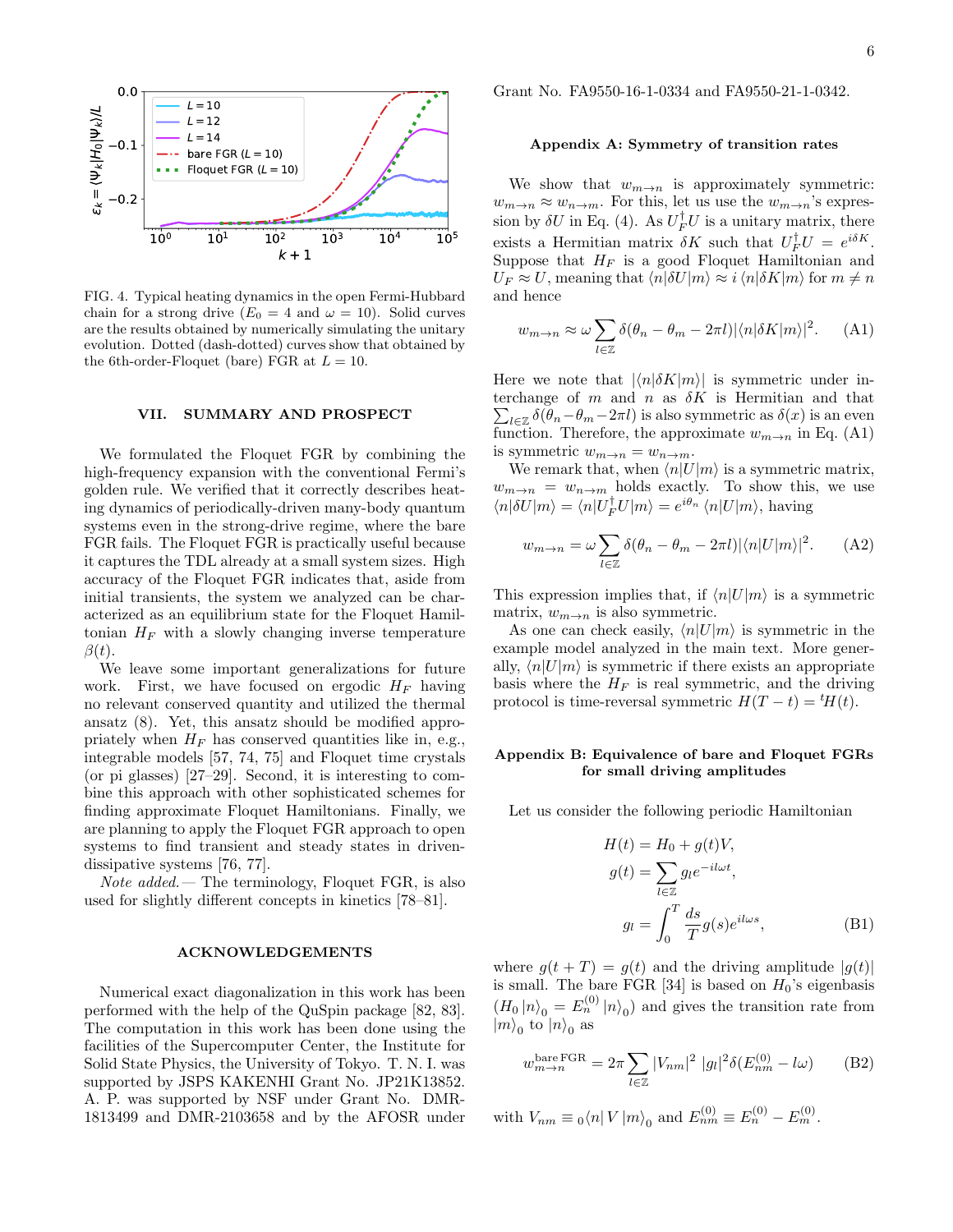Our aim here is to prove the equivalence of bare and Floquet FGRs in the limit of  $g \to 0$  (g symbolically stands for the driving amplitude). Specifically, we prove that Eq. (B2) coincides with Eq. (4) in the leading order of g as  $g \to 0$ . To prove this, we begin by noticing that  $H_F = H_0 + O(g)$ , meaning that  $|m\rangle \to |m\rangle_0$  and  $E_m \rightarrow E_m^{(0)}$  in this limit. Thus, we can approximate Eq.  $(4)$  as

$$
w_{m \to n} \approx \frac{2\pi}{T} \sum_{l \in \mathbb{Z}} \delta(E_n^{(0)}T - E_m^{(0)}T - 2\pi l)|_0 \langle n|\delta U|m\rangle_0|^2
$$
\n(B3)

$$
= \frac{2\pi}{T^2} \sum_{l \in \mathbb{Z}} \delta(E_{nm}^{(0)} - l\omega) |\mathbf{0}\langle n|\delta U|m\rangle_0|^2, \tag{B4}
$$

where we have used  $\delta(ax) = \delta(x)/|a|$ .

To obtain equivalence between Eqs. (B4) and (B2), we look into the matrix elements  $_0\langle n|\delta U|m\rangle_0$ . To do this, we recall that

$$
\delta U = U_F^{\dagger} U \approx e^{iH_0 T} U \tag{B5}
$$

and notice that  $e^{iH_0T}U$  is the one-cycle evolution in the interaction picture

$$
e^{iH_0 T} U = \exp_+ \left[ -i \int_0^T ds \, g(s) V_I(s) \right] \tag{B6}
$$

with  $V_I(s) \equiv e^{iH_0s} V e^{-iH_0s}$  and  $\exp_+$  denotes the timeordered exponential. Substituting Eq. (B6) into Eq. (B5) and taking its matrix element, we have, for  $m \neq n$ ,

$$
{}_0\langle n|\delta U|m\rangle_0 \approx -i\int_0^T ds \, g(s)_0\langle n|V_I(s)|m\rangle_0
$$

$$
= -iV_{nm} \int_0^T ds \, g(s)e^{iE_{nm}^{(0)}}s. \tag{B7}
$$

Finally, we substitute Eq. (B7) into Eq. (B4) and invoke  $\delta(E_{nm}^{(0)}-l\omega)$  that allows us to replace  $E_{nm}^{(0)}$  by  $l\omega$ , obtaining

$$
w_{m \to n} = \frac{2\pi}{T^2} \sum_{l \in \mathbb{Z}} \delta(E_{nm}^{(0)} - l\omega) |V_{nm}|^2 \left| \int_0^T ds \, g(s) e^{il\omega s} \right|^2
$$
  
=  $2\pi \sum_{l \in \mathbb{Z}} |V_{nm}|^2 |g_l|^2 \delta(E_{nm}^{(0)} - l\omega),$  (B8)

where we have used the definition of  $g_l$  in Eq. (B1). Equations (B2) and (B8) mean the equivalence between bare and Floquet FGRs in the limit of small driving amplitude  $g \rightarrow 0$ .

### Appendix C: Initial state preparation

In the main text, we have stated that  $|\Psi_0\rangle$  is at the energy density  $\epsilon_0$ . The explicit procedure to generate  $|\Psi_0\rangle$  is what was developed in Ref. [51]. First, we take  $|\psi_0\rangle$  randomly following the uniform Haar measure on the whole Hilbert space of dimension  $2^L$ . Second, we make iteratively

$$
|\psi_{p+1}\rangle \equiv \frac{(l-\hat{h})\,|\psi_p\rangle}{\|(l-\hat{h})\,|\psi_p\rangle\,\|}, \qquad u_p \equiv \langle \psi_p|\hat{h}|\psi_p\rangle, \qquad \text{(C1)}
$$

where  $\hat{h} \equiv H_0/L$  and we have set  $l = 50$ . As shown in Ref. [51], the energy density  $u_p$  gradually decreases as we proceed, and we encounter  $p_0$  such that  $u_{p_0+1} > \epsilon_0 \ge u_{p_0}$ . Then, we set  $|\Psi_0\rangle = |\psi_{p_0}\rangle$ . All the presented results are obtained for a single realization of  $|\psi_{p_0}\rangle$ , and we have confirmed that average over realizations does not change the results very much especially for larger system sizes like  $L = 20$ .

#### Appendix D: Heating rate extraction

We supplement technical details for extracting heating rates shown in Fig. 2 in the main text. We simulate the unitary evolution for  $h_x = 0.25 \times j \ (j = 1, 2, \ldots, 25)$ with  $\omega = 16$  being fixed. To obtain the heating rate from exact simulations, we initialize the system at  $\epsilon_0 =$  $-0.5-0.05h<sub>x</sub>$  and extract the slope of the energy density  $\epsilon_k$  when it reaches a fixed value  $\epsilon_k = -0.48$  from the linear least-squares fit. Figure 5 shows the simulated heating dynamics for each hx at  $L = 20$  with  $\omega = 16$ being fixed.

We remark that the Floquet prethermalization is manifest in Fig. 5(b). For strong drives  $(H_F \not\approx H_0)$ , the system initially in a thermal state for  $H_0$  is strongly kicked in the first few cycles and then gets stabilized. This earlystage dynamics (Floquet prethermalization) is well approximated by the unitary evolution by  $H_F$  rather than  $H_0$  [20, 22, 41]. The Floquet FGR describes the heating after the perthermalization.

We extract the heating rates at a fixed value  $\epsilon = -0.48$ from the simulated dynamics as follows. We find  $k_0$  such that  $\epsilon_{k_0-1} < -0.48 < \epsilon_{k_0}$ . To extract the slope of the energy density  $\epsilon_k$ , we take K data points  $\{\epsilon_k\}_{k=k_0}^{k_0+K}$ . In this work, we have used  $K = 20$  to reduce the effect of fluctuations. The insets of Fig. 5 show the linear least squares fit for two representative  $h_x = 1.5$  and 5.5. To convert into the heating rate  $d\epsilon/dt$ , we divide the slope by the driving period T.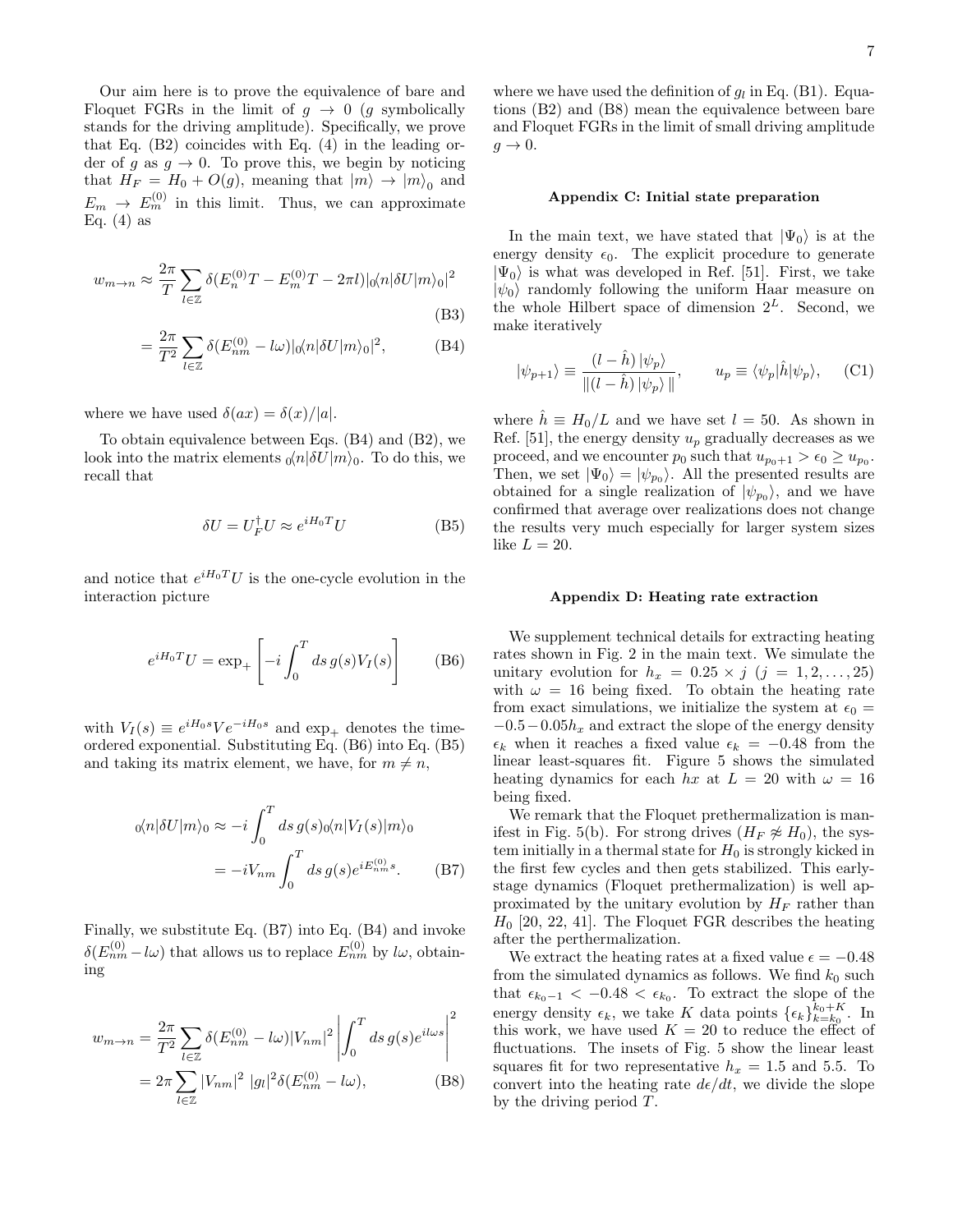

FIG. 5. Heating dynamics for various driving amplitude  $h_x$  in (a) 0.25  $\leq h_x \leq 3.25$  and (b) 3.5  $\leq h_x \leq 6.25$  calculated at frequency  $\omega = 16$  and system size  $L = 20$ . The inset shows the first 20 Floquet cycles in which  $\epsilon_k > -0.48$  for  $h_x = 1.5$  in panel (a) and  $h_x = 5.5$  in panel (b). The inset also shows the linear least squares fit.

- [1] N. Goldman and J. Dalibard, Periodically driven quantum systems: Effective Hamiltonians and engineered gauge fields, Physical Review X 4, 1 (2014).
- [2] M. Bukov, L. D'Alessio, and A. Polkovnikov, Universal high-frequency behavior of periodically driven systems: from dynamical stabilization to Floquet engineering, Advances in Physics 64, 139 (2015).
- [3] M. Holthaus, Floquet engineering with quasienergy bands of periodically driven optical lattices, J. Phys. B: At. Mol. Opt. Phys. 49, 13001 (2015).
- [4] A. Eckardt, Colloquium: Atomic quantum gases in periodically driven optical lattices, Rev. Mod. Phys. 89, 11004 (2017).
- [5] T. Oka and S. Kitamura, Floquet Engineering of Quantum Materials, Annual Review of Condensed Matter Physics 10, 387 (2019).
- [6] T. Oka and H. Aoki, Photovoltaic Hall effect in graphene, Physical Review B 79, 081406(R) (2009).
- [7] T. Kitagawa, E. Berg, M. Rudner, and E. Demler, Topological characterization of periodically driven quantum systems, Phys. Rev. B 82, 235114 (2010).
- [8] B. Pérez-González, M. Bello, G. Platero, and Á. Gómez-León, Simulation of 1D Topological Phases in Driven Quantum Dot Arrays, Physical Review Letters 123, 126401 (2019).
- [9] D. V. Else, B. Bauer, and C. Nayak, Floquet Time Crystals, Phys. Rev. Lett. 117, 90402 (2016).
- [10] C. W. von Keyserlingk, V. Khemani, and S. L. Sondhi, Absolute stability and spatiotemporal long-range order in Floquet systems, Physical Review B 94, 085112 (2016).
- [11] N. Y. Yao, A. C. Potter, I. D. Potirniche, and A. Vishwanath, Discrete Time Crystals: Rigidity, Criticality, and Realizations, Physical Review Letters 118, 030401 (2017).
- [12] Y. H. Wang, H. Steinberg, P. Jarillo-Herrero, and N. Gedik, Observation of Floquet-Bloch States on the Surface of a Topological Insulator, Science 342, 453 (2013).
- [13] M. C. Rechtsman, J. M. Zeuner, Y. Plotnik, Y. Lumer, D. Podolsky, F. Dreisow, S. Nolte, M. Segev, and A. Szameit, Photonic Floquet topological insulators, Nature

496, 196 (2013).

- [14] G. Jotzu, M. Messer, R. Desbuquois, M. Lebrat, T. Uehlinger, D. Greif, and T. Esslinger, Experimental realization of the topological Haldane model with ultracold fermions, Nature 515, 237 (2014).
- [15] S. Choi, J. Choi, R. Landig, G. Kucsko, H. Zhou, J. Isoya, F. Jelezko, S. Onoda, H. Sumiya, V. Khemani, C. Von Keyserlingk, N. Y. Yao, E. Demler, and M. D. Lukin, Observation of discrete time-crystalline order in a disordered dipolar many-body system, Nature 543, 221 (2017).
- [16] J. Zhang, P. W. Hess, A. Kyprianidis, P. Becker, A. Lee, J. Smith, G. Pagano, I. D. Potirniche, A. C. Potter, A. Vishwanath, N. Y. Yao, and C. Monroe, Observation of a discrete time crystal, Nature 543, 217 (2017).
- [17] A. Lazarides, A. Das, and R. Moessner, Equilibrium states of generic quantum systems subject to periodic driving, Phys. Rev. E 90, 12110 (2014).
- [18] L. D'Alessio and M. Rigol, Long-time Behavior of Isolated Periodically Driven Interacting Lattice Systems, Phys. Rev. X 4, 41048 (2014).
- [19] H. Kim, T. N. Ikeda, and D. A. Huse, Testing whether all eigenstates obey the eigenstate thermalization hypothesis, Physical Review E 90, 052105 (2014).
- [20] D. A. Abanin, W. De Roeck, and F. Huveneers, Exponentially Slow Heating in Periodically Driven Many-Body Systems, Phys. Rev. Lett. 115, 256803 (2015).
- [21] T. Mori, T. Kuwahara, and K. Saito, Rigorous Bound on Energy Absorption and Generic Relaxation in Periodically Driven Quantum Systems, Physical Review Letters 116, 1 (2016).
- [22] T. Kuwahara, T. Mori, and K. Saito, Floquet-Magnus theory and generic transient dynamics in periodically driven many-body quantum systems, Annals of Physics 367, 96 (2016).
- [23] D. A. Abanin, W. De Roeck, W. W. Ho, and F. Huveneers, Effective Hamiltonians, prethermalization, and slow energy absorption in periodically driven many-body systems, Phys. Rev. B 95, 14112 (2017).
- [24] A. Avdoshkin and A. Dymarsky, Euclidean operator growth and quantum chaos, Physical Review Research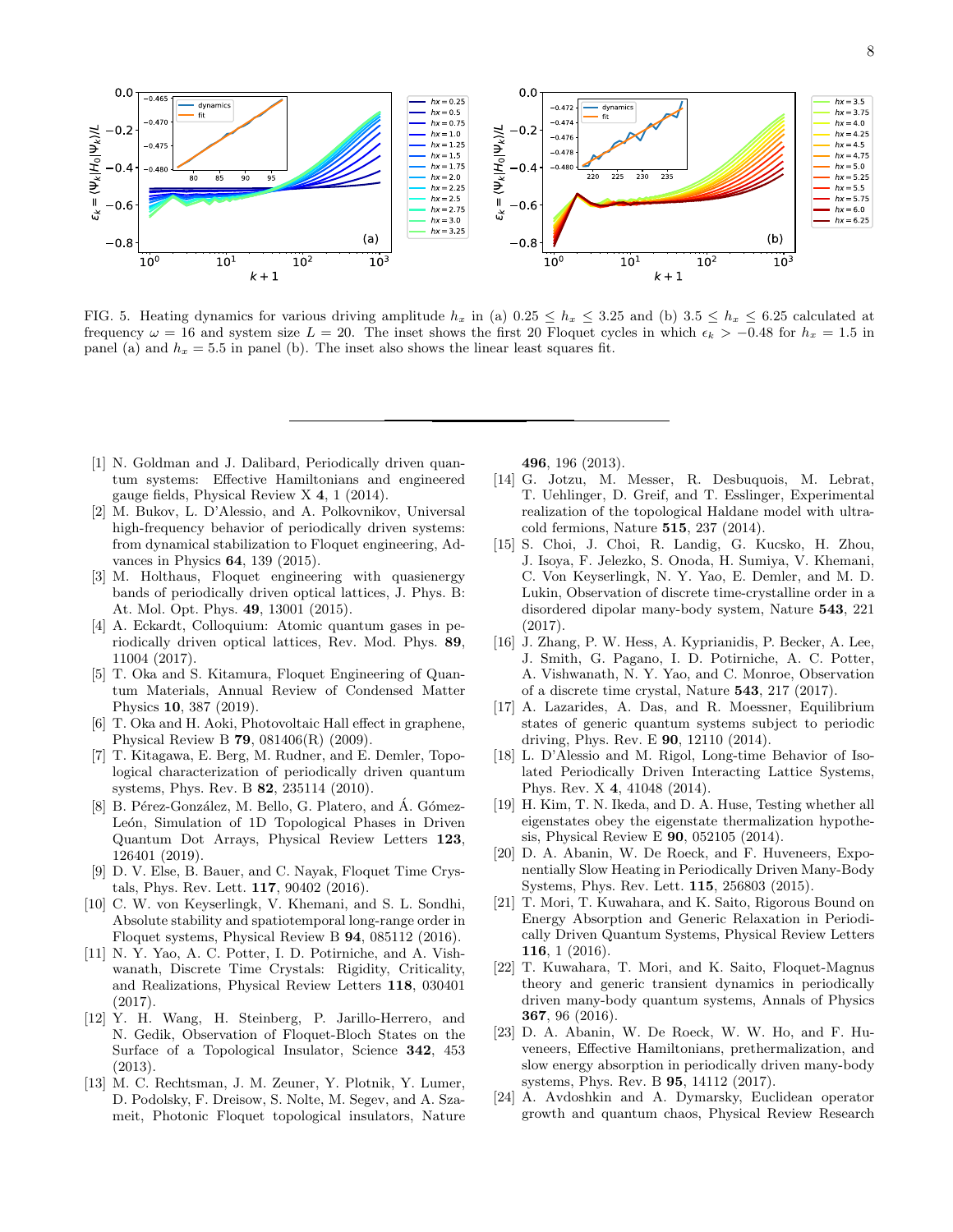2, 43234 (2020).

- [25] M. Bukov, M. Heyl, D. A. Huse, and A. Polkovnikov, Heating and many-body resonances in a periodically driven two-band system, Phys. Rev. B 93, 155132 (2016).
- [26] F. Machado, G. D. Kahanamoku-Meyer, D. V. Else, C. Nayak, and N. Y. Yao, Exponentially slow heating in short and long-range interacting Floquet systems, Physical Review Research 1, 33202 (2019).
- [27] F. Machado, D. V. Else, G. D. Kahanamoku-Meyer, C. Nayak, and N. Y. Yao, Long-Range Prethermal Phases of Nonequilibrium Matter, Physical Review X 10, 11043  $(2020)$ .
- [28] D. J. Luitz, R. Moessner, S. Sondhi, and V. Khemani, Prethermalization without Temperature, Physical Review X 10, 21046 (2020).
- [29] A. Pizzi, D. Malz, G. De Tomasi, J. Knolle, and A. Nunnenkamp, Time crystallinity and finite-size effects in clean Floquet systems, Physical Review B 102, 214207 (2020).
- [30] B. Ye, F. Machado, C. D. White, R. S. Mong, and N. Y. Yao, Emergent Hydrodynamics in Nonequilibrium Quantum Systems, Physical Review Letters 125, 30601 (2020).
- [31] C. Yin, P. Peng, X. Huang, C. Ramanathan, and P. Cappellaro, Prethermal quasiconserved observables in Floquet quantum systems, Phys. Rev. B 103, 54305 (2021).
- [32] C. Fleckenstein and M. Bukov, Prethermalization and thermalization in periodically driven many-body systems away from the high-frequency limit, Physical Review B 103, L140302 (2021).
- [33] C. Fleckenstein and M. Bukov, Thermalization and prethermalization in periodically kicked quantum spin chains, Physical Review B 103, 144307 (2021).
- [34] K. Mallayya and M. Rigol, Heating Rates in Periodically Driven Strongly Interacting Quantum Many-Body Systems, Physical Review Letters 123, 240603 (2019).
- [35] K. Mallayya, M. Rigol, and W. De Roeck, Prethermalization and Thermalization in Isolated Quantum Systems, Phys. Rev. X 9, 21027 (2019).
- [36] A. Rakcheev and A. M. Läuchli, Estimating heating times in periodically driven quantum many-body systems via avoided crossing spectroscopy (2020).
- [37] H. Zhao, F. Mintert, R. Moessner, and J. Knolle, Random Multipolar Driving: Tunably Slow Heating through Spectral Engineering, Phys. Rev. Lett. 126, 40601 (2021).
- [38] T. Mori, H. Zhao, F. Mintert, J. Knolle, and R. Moessner, Rigorous Bounds on the Heating Rate in Thue-Morse Quasiperiodically and Randomly Driven Quantum Many-Body Systems, arXiv:2101.07065 (2021).
- [39] W. Magnus, On the exponential solution of differential equations for a linear operator, Communications on Pure and Applied Mathematics 7, 649 (1954).
- [40] S. Blanes, F. Casas, J. A. Oteo, and J. Ros, The Magnus expansion and some of its applications, Physics Reports 470, 151 (2009).
- [41] O. Howell, P. Weinberg, D. Sels, A. Polkovnikov, and M. Bukov, Asymptotic Prethermalization in Periodically Driven Classical Spin Chains, Physical Review Letters 122, 10602 (2019).
- [42] L. D'Alessio, Y. Kafri, A. Polkovnikov, and M. Rigol, From quantum chaos and eigenstate thermalization to statistical mechanics and thermodynamics, Advances in Physics 65, 239 (2016).
- [43] J. Deutsch, Quantum statistical mechanics in a closed

system, Physical Review A 43, 2046 (1991).

- [44] M. Srednicki, Chaos and quantum thermalization, Physical Review E 50, 888 (1994).
- [45] M. Rigol, V. Dunjko, and M. Olshanii, Thermalization and its mechanism for generic isolated quantum systems, Nature 452, 854 (2008).
- [46] A. Polkovnikov, K. Sengupta, A. Silva, and M. Vengalattore, Colloquium: Nonequilibrium dynamics of closed interacting quantum systems, Reviews of Modern Physics 83, 863 (2011).
- [47] J. Eisert, M. Friesdorf, and C. Gogolin, Quantum manybody systems out of equilibrium, Nature Physics 11, 124  $(2015)$ .
- [48] T. Mori, T. N. Ikeda, E. Kaminishi, and M. Ueda, Thermalization and prethermalization in isolated quantum systems: a theoretical overview, Journal of Physics B: Atomic, Molecular and Optical Physics 51, 112001 (2018).
- [49] G. Bunin, L. D'Alessio, Y. Kafri, and A. Polkovnikov, Universal energy fluctuations in thermally isolated driven systems, Nature Physics 7, 913 (2011).
- [50] M. Kardar, Statistical Physics of Particles (Cambridge University Press, 2007).
- [51] S. Sugiura and A. Shimizu, Thermal Pure Quantum States at Finite Temperature, Physical Review Letters 108, 240401 (2012).
- [52] S. Sugiura and A. Shimizu, Canonical Thermal Pure Quantum State, Physical Review Letters 111, 10401  $(2013)$
- [53] C. Moler and C. Van Loan, Nineteen dubious ways to compute the exponential of a matrix, twenty-five years later, SIAM Review 45, 3 (2003).
- [54] A. Das, Exotic freezing of response in a quantum manybody system, Physical Review B 82, 172402 (2010).
- [55] A. Haldar, R. Moessner, and A. Das, Onset of Floquet thermalization, Physical Review B 97, 245122 (2018).
- [56] M. Bukov, M. Kolodrubetz, and A. Polkovnikov, Schrieffer-Wolff Transformation for Periodically Driven Systems: Strongly Correlated Systems with Artificial Gauge Fields, Physical Review Letters 116, 125301 (2016).
- [57] A. Haldar, D. Sen, R. Moessner, and A. Das, Dynamical Freezing and Scar Points in Strongly Driven Floquet Matter: Resonance vs Emergent Conservation Laws, Phys. Rev. X 11, 21008 (2021).
- [58] S. Vajna, K. Klobas, T. Prosen, and A. Polkovnikov, Replica Resummation of the Baker-Campbell-Hausdorff Series, Physical Review Letters 120, 200607 (2018).
- [59] M. Vogl, P. Laurell, A. D. Barr, and G. A. Fiete, Flow Equation Approach to Periodically Driven Quantum Systems, Physical Review X 9, 21037 (2019).
- [60] M. Claassen, Flow Renormalization and Emergent Prethermal Regimes of Periodically-Driven Quantum Systems, arXiv:2103.07485 (2021).
- [61] D. Bures, An extension of Kakutani's theorem on infinite product measures to the tensor product of semifinite  $w\sp{\ast}$  \$-algebras, Transactions of the American Mathematical Society 135, 199 (1969).
- [62] C. W. Helstrom, Minimum mean-squared error of estimates in quantum statistics, Physics Letters A 25, 101 (1967).
- [63] D. Leibfried, R. Blatt, C. Monroe, and D. Wineland, Quantum dynamics of single trapped ions, Reviews of Modern Physics 75, 281 (2003).